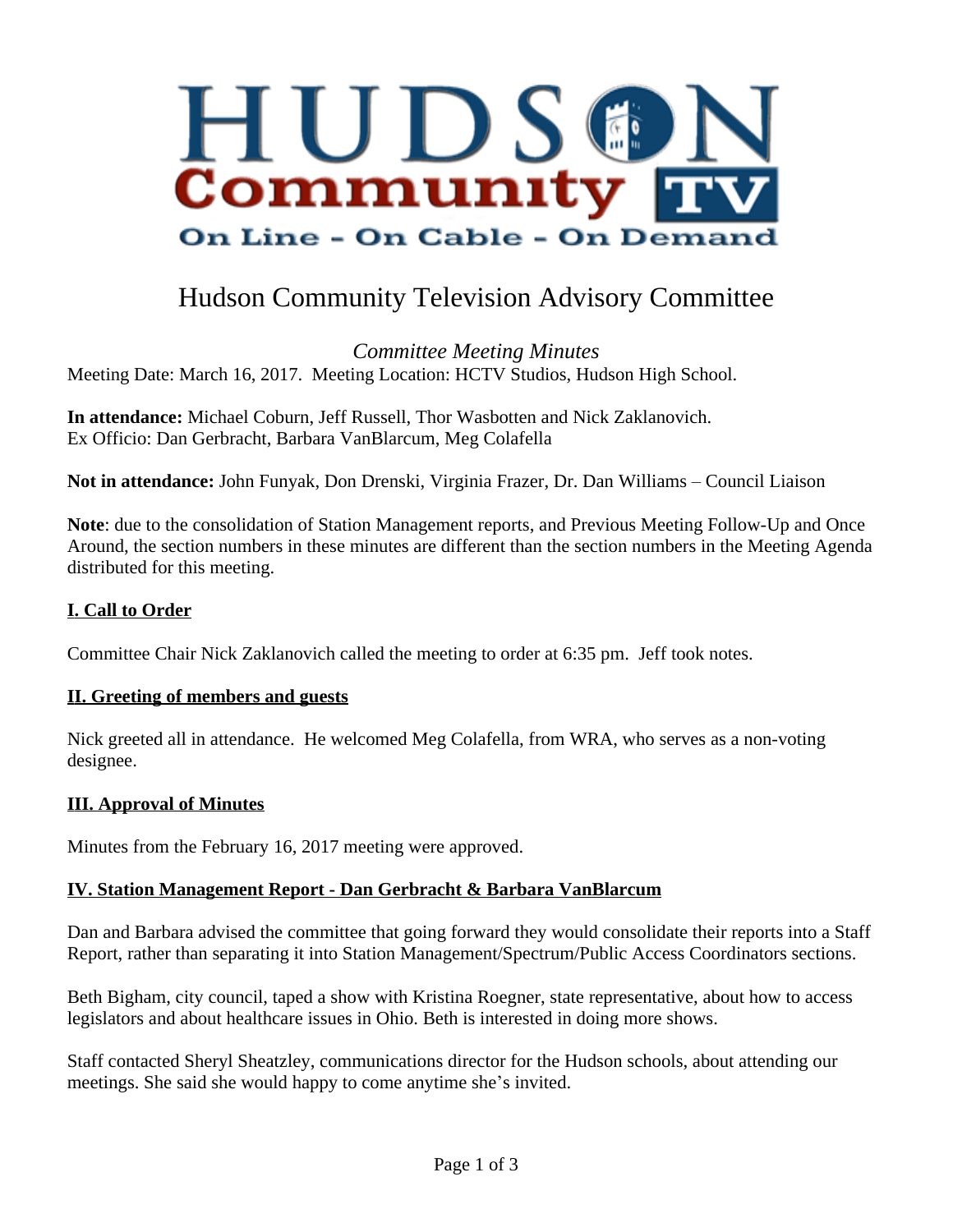HCTV produced a short video with the planning department of the City to illustrate a new software that supports the city land development code. The city is interested in producing additional programming for their website, as well as HCTV's.

Staff met with the Hudson Library on opportunities for sharing videos of the programs they tape, for our channel. We can add titles and other enhancements. Dan will work with some of the library pages to train them on camera techniques.

Jim Stifler, Economic Development director for Hudson, came in for a tour of the studios. He will keep us in mind for future productions.

We taped the Cleveland Wheelchair Cavaliers game. Another *KB Time* show will be produced with a live audience.

We received our grant check from the Burton D. Morgan Foundation. Yay! So, things are moving forward with the new equipment we need to get to get our signal from Spectrum up to standards.

Barbara, Dan and Nick will be attending the Alliance for Community Media conference in Cincinnati.

We are working with the Hudson Community Players to design and build a new set that can be used for *A Good Day in Hudson* and other program production.

We worked with the city of Hudson to produce a video for their website featuring the work of the city's snow plow drivers.

The City has given HCTV permission to sell old equipment on a gov site. We would like to use EBay – the City is reviewing how to do that. We are working to clean the equipment and prepare it for sale. Dan also shared a list of equipment the station would like to purchase in the future. This will be paid for through donations received and other sources of income (not the City).

We are entering High School Graduation season. Working to live-stream the ceremony on May 17<sup>th</sup>. We may be able to do credit card sales on site, since we have our new credit card machine.

We are thinking about doing another float for the Memorial Day parade.

Dan attended a webinar and determined that we are not required to do closed-captioning.

HCTV is working with Brian Diehl on a new logo design. Dan presented some rough concepts and got comments from the Committee.

Barbara and Dan met with Hudson Schools Superintendent Phil Herman, HCSD Director of Communications and HCSD Director of Pupil Services Kelly Kempf to share ideas about re-establishing a closer relationship between the schools and HCTV. Sheryl has ideas for programming for the Alumni Room. Phil may consider a program of his own, possibly a student interview. Additionally, HCSD teacher Mike Ondash came to the studio to ask about our ability to take an overflow of students who had signed up for Advanced Videography class. We are also considering working with a consortium of schools in a kind of service learning program.